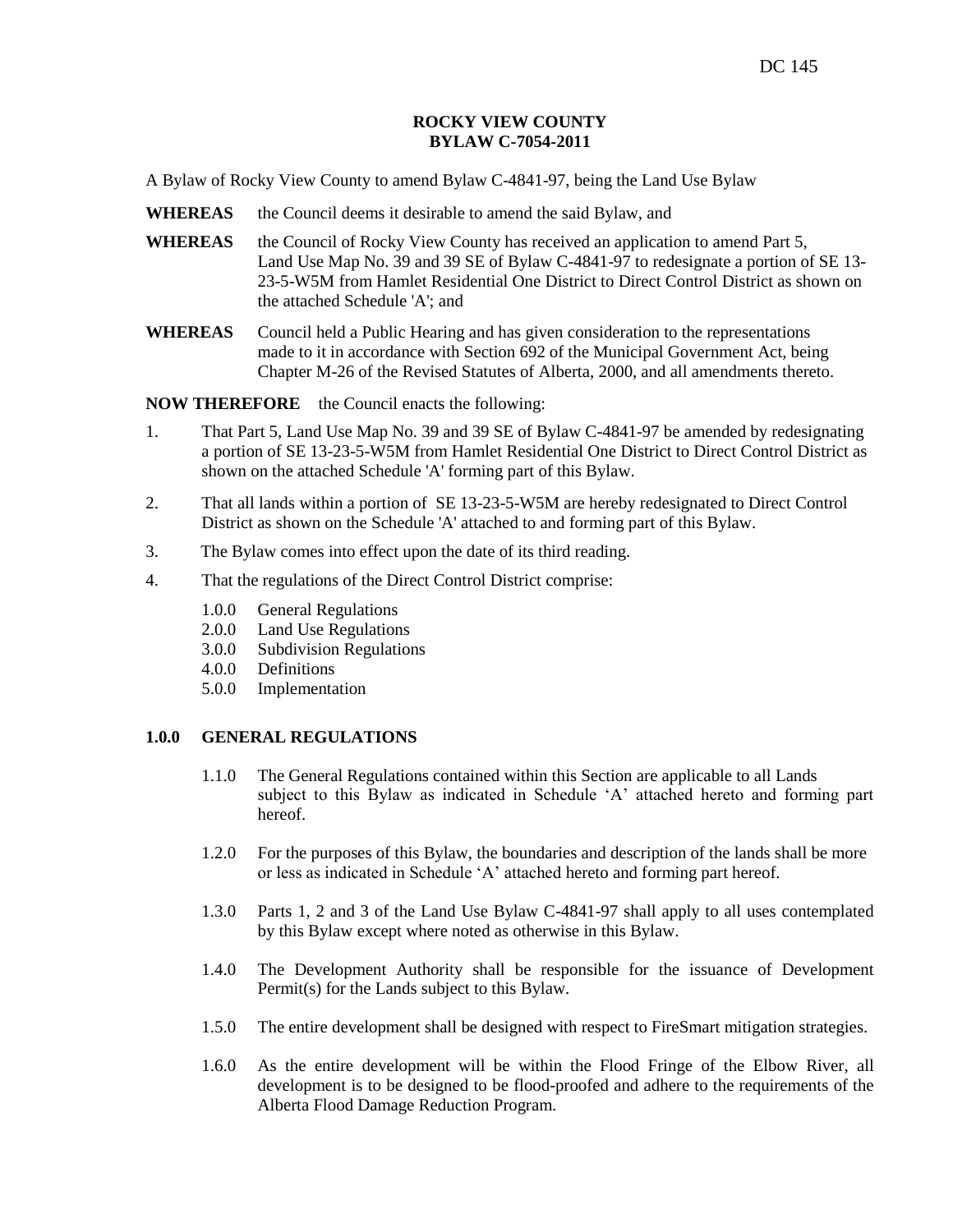- 1.7.0 An alternative servicing strategy for potable and wastewater must be proposed in the interim until such a time where municipal servicing is available to the development.
- 1.8.0 Notwithstanding Section 1.3.0, the following uses are considered to be deemed approved without the requirement for a Development Permit when all other criteria of this Bylaw are met:

*Home-Based Business, Type I Accessory Buildings.*

## **2.0.0 LAND USE REGULATIONS**

2.1.0 Purpose and Intent

The purpose and intent is to develop for a comprehensively planned residential development with directly related mixed-use components intended to be marketed to seniors.

- 2.2.0 Uses, Permitted
	- *Accessory Buildings*  Community Signs *Dwelling*, *Semi-detached Dwelling*, *Single-detached Government Services Health Care Services Indoor Participant Recreation Services Medical Treatment Services Private Clubs and Organizations Public Buildings Religious Assembly Restaurant*/Coffee Shop Row housing *Show Homes Signs* Temporary Sales Centre **Utilities**
- 2.3.0 Total Number of Dwelling Units: As per Master Site Development Plan.
- 2.4.0 Maximum and Minimum Requirements: As per Master Site Development Plan.

## **3.0.0 SUBDIVISION REGULATIONS**

- 3.1.0 The lands subject to this Bylaw may be subdivided from Lot 8, Block 1, Plan 2571JK in order to create separate title.
- 3.2.0 Further subdivision and/or development of the subject lands shall not proceed until Rocky View Council approves a Master Site Development Plan that includes specific regulations related thereto.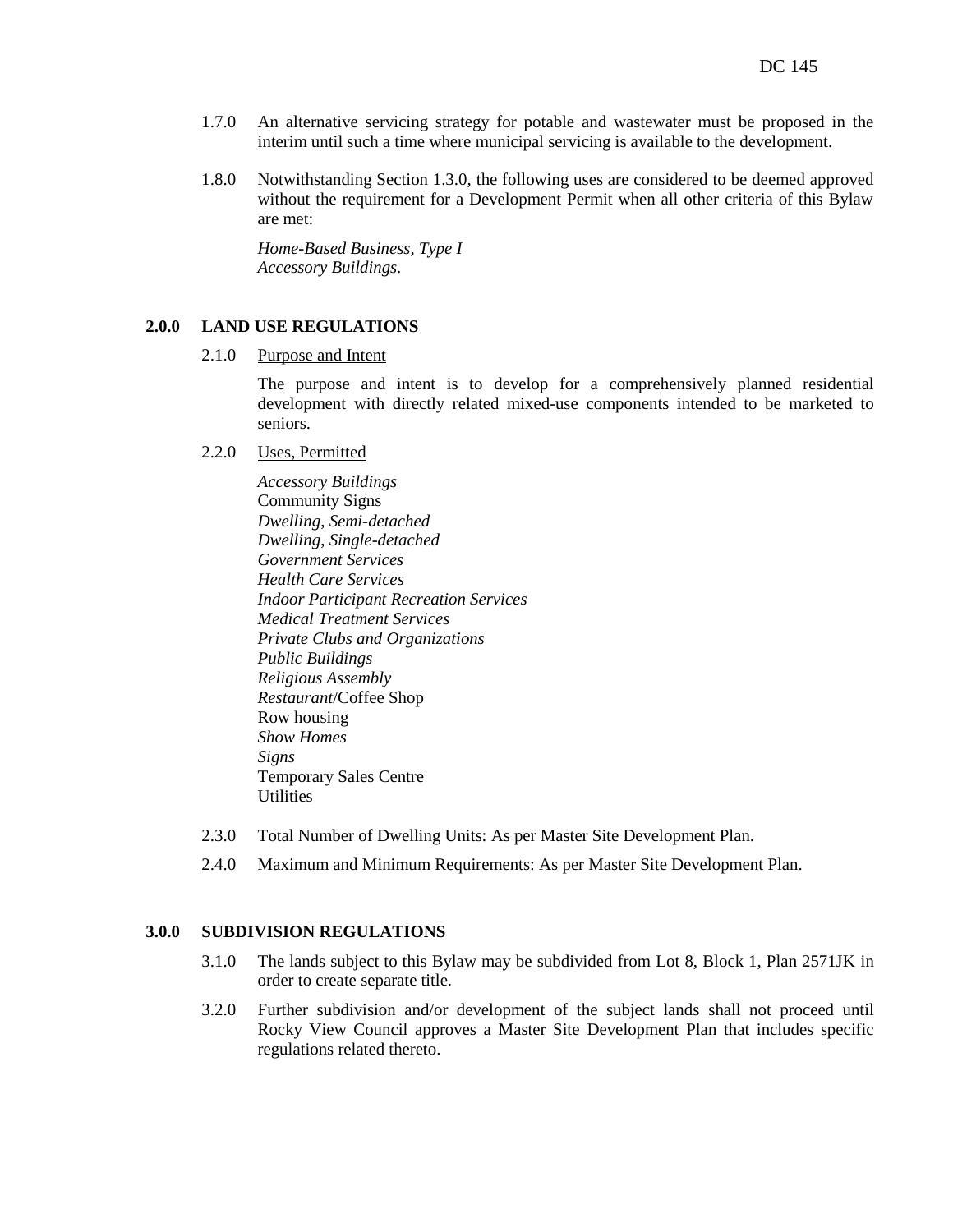## **4.0.0 DEFINITIONS**

- 4.1.0 "Community Sign" means a sign displaying the name of the community and may form part of a significant entranceway feature to the community;
- 4.2.0 "Row housing" means a series of houses, similar or identical design, situated side by side and adjoining by common walls.
- 4.3.0 "Seniors" means persons who:

a) have attained the age of 65 years or more; or

b) are married to an individual who has attained the age of 65 years or more and is a resident of the facility;

4.4.0 "Temporary Sales Centre" - means a building without any below-grade foundation which may be located on site, in accordance with all other setback requirements of this Bylaw, used exclusively as an office to promote the sale of residential units specific to this development.

# **5.0.0 IMPLEMENTATION**

- 5.1.0 This bylaw comes into effect upon the date of its third and final reading.
- 5.2.0 The Master Site Development Plan shall be adopted by resolution and appended to this bylaw.

# **Division: 1 File: 03913001 2010-RV-217**

First reading passed in open Council, assembled in the City of Calgary, in the Province of Alberta, on Tuesday, May 17, 2011, on a motion by Deputy Reeve Butler.

Second reading passed in open Council, assembled in the City of Calgary, in the Province of Alberta, on Tuesday, June 28, 2011, on a motion by Deputy Reeve Butler.

Third reading passed in open Council, assembled in the City of Calgary, in the Province of Alberta, on Tuesday, June 28, 2011, on a motion by Councillor Habberfield.

REEVE OR DEPUTY REEVE MUNICIPAL SECRETARY